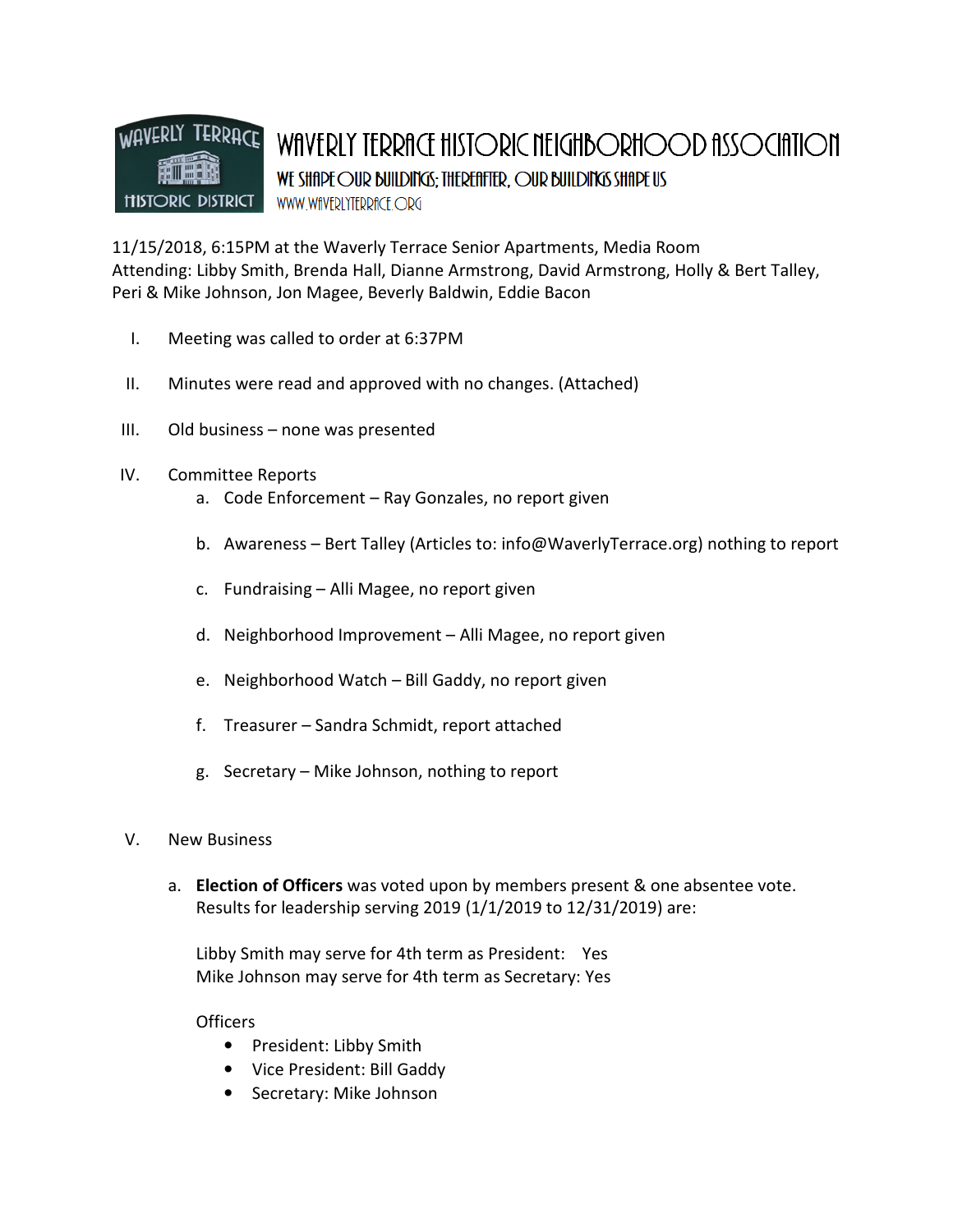• Treasurer: Holly Talley

# Board of Trustees

- One current member in good standing: Holly Talley
- Ex-officio member from the Historic Columbus Foundation (HFC): Justin Krieg

Standing Committees

- Fundraising: Alli Magee
- Awareness: Bert Tally
- Code Violations: Ray Gonzales
- Neighborhood Improvement: Open
- Neighborhood Watch: Bill Gaddy

Membership Dues Change Should we change membership fees? NO

- b. Christmas Celebration Libby presented a plan for this event, attached
	- Invite WT alumni for the tree lighting
	- Community event reporting with Clarion Ledger
	- Gift bags stuff with stickers, pencils, etc...
	- Mike will mock up 1/2 page flyer and send to Libby & Jon for input. Then, Jon will create final version.
	- Sign Decorations Libby will look for them. Brenda believes she gave them to Libby several years ago.
- c. Libby brought up possibility of traffic barrier at  $29<sup>th</sup>$  and Hamilton Rd to stop left turns at this intersection. This will improve traffic congestion on 29<sup>th</sup>. No action taken at this time.
- d. Brenda brought up that the owner of the lot  $11<sup>th</sup>$  &  $27<sup>th</sup>$ . He is willing to sell it to the city for school parking or rent it to the association for low amount for us to use it as green space and garden. Libby will reach out to owner for more details.
- VI. Next Meeting we decided to cancel our regular meeting for December in lieu of the Christmas Celebration activities
- VII. Meeting adjourned at 7:45PM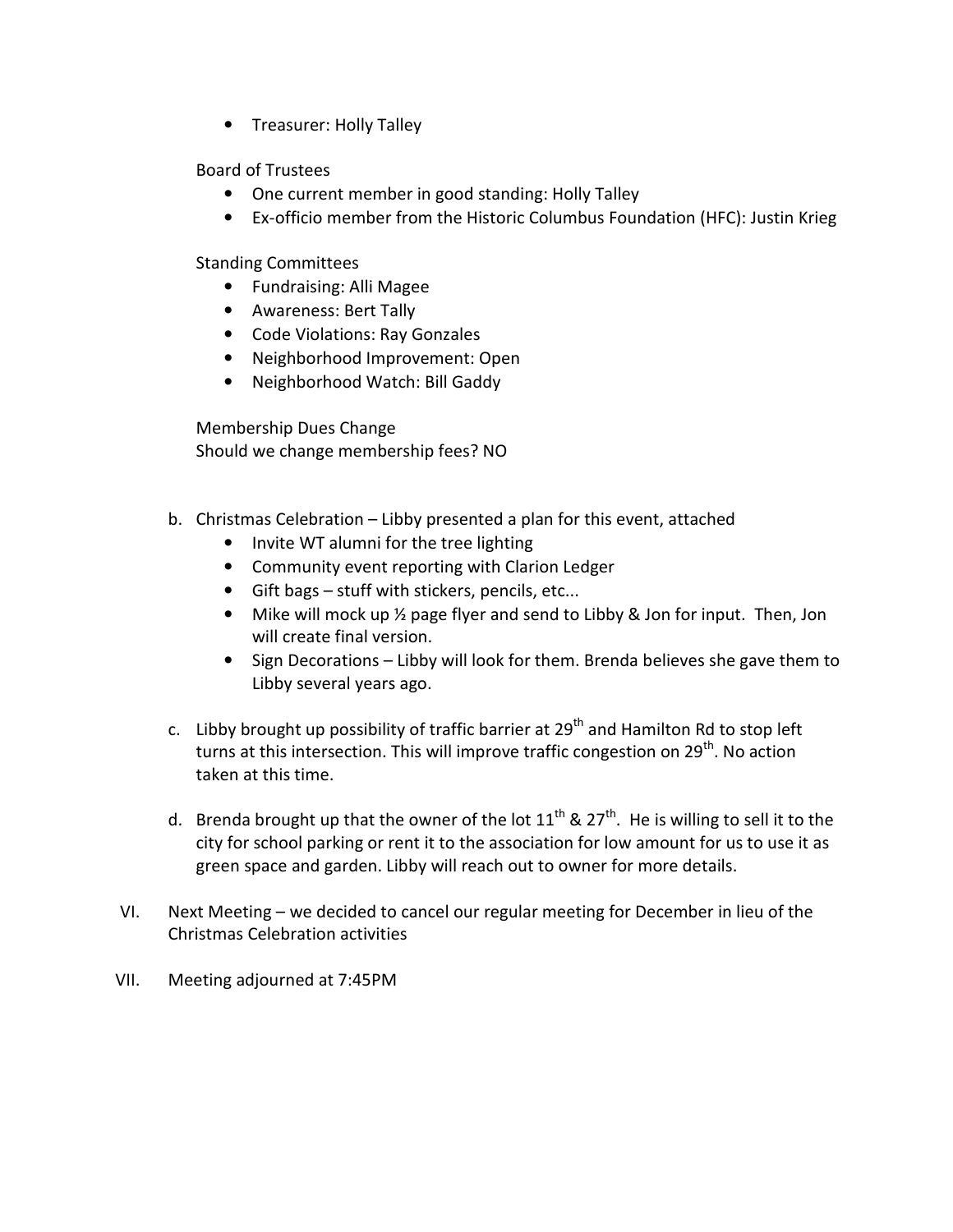|                          |                      | October 2018                      |               |                |
|--------------------------|----------------------|-----------------------------------|---------------|----------------|
| <b>Operating Account</b> |                      |                                   |               |                |
|                          |                      | <b>Balance Per Bank Statement</b> |               | \$3,645.17     |
| <b>Deposits</b>          |                      | <b>Credits</b>                    | <b>Debits</b> | <b>Balance</b> |
|                          |                      |                                   | Sub-total     | \$3,645.17     |
| <b>Disbursements</b>     | <b>Description</b>   | Date                              | Amount        |                |
|                          |                      |                                   |               |                |
|                          |                      | <b>Ending Balance:</b>            |               | \$3,645.17     |
| <b>Donation Account</b>  |                      |                                   |               |                |
|                          |                      | <b>Balance Per Bank Statement</b> |               | \$80.10        |
| <b>Deposits</b>          |                      | <b>Credits</b>                    | <b>Debits</b> | <b>Balance</b> |
|                          |                      | \$0.00                            | \$0.00        | \$80.10        |
| <b>Disbursements</b>     | <b>Description</b>   | Date                              | Amount        | <b>Balance</b> |
| $Ck.#$ :                 |                      |                                   | \$0.00        | \$80.10        |
|                          |                      | <b>Ending Balance:</b>            |               | \$80.10        |
| <b>Petty Cash</b>        |                      |                                   |               |                |
|                          |                      | <b>Beginning Balance</b>          |               | \$200.00       |
| <b>Deposits</b>          |                      | <b>Credits</b>                    | <b>Debits</b> | <b>Balance</b> |
| <b>Disbursements</b>     | <b>Description</b>   | Date                              | Amount        | <b>Balance</b> |
| <b>Cash to L.Smith</b>   | 20 Folders / Staples | 06/24/18                          |               | \$12.94        |
|                          |                      | <b>Ending Balance:</b>            |               | \$187.06       |
|                          |                      | <b>Total Cash:</b>                |               | \$3,912.33     |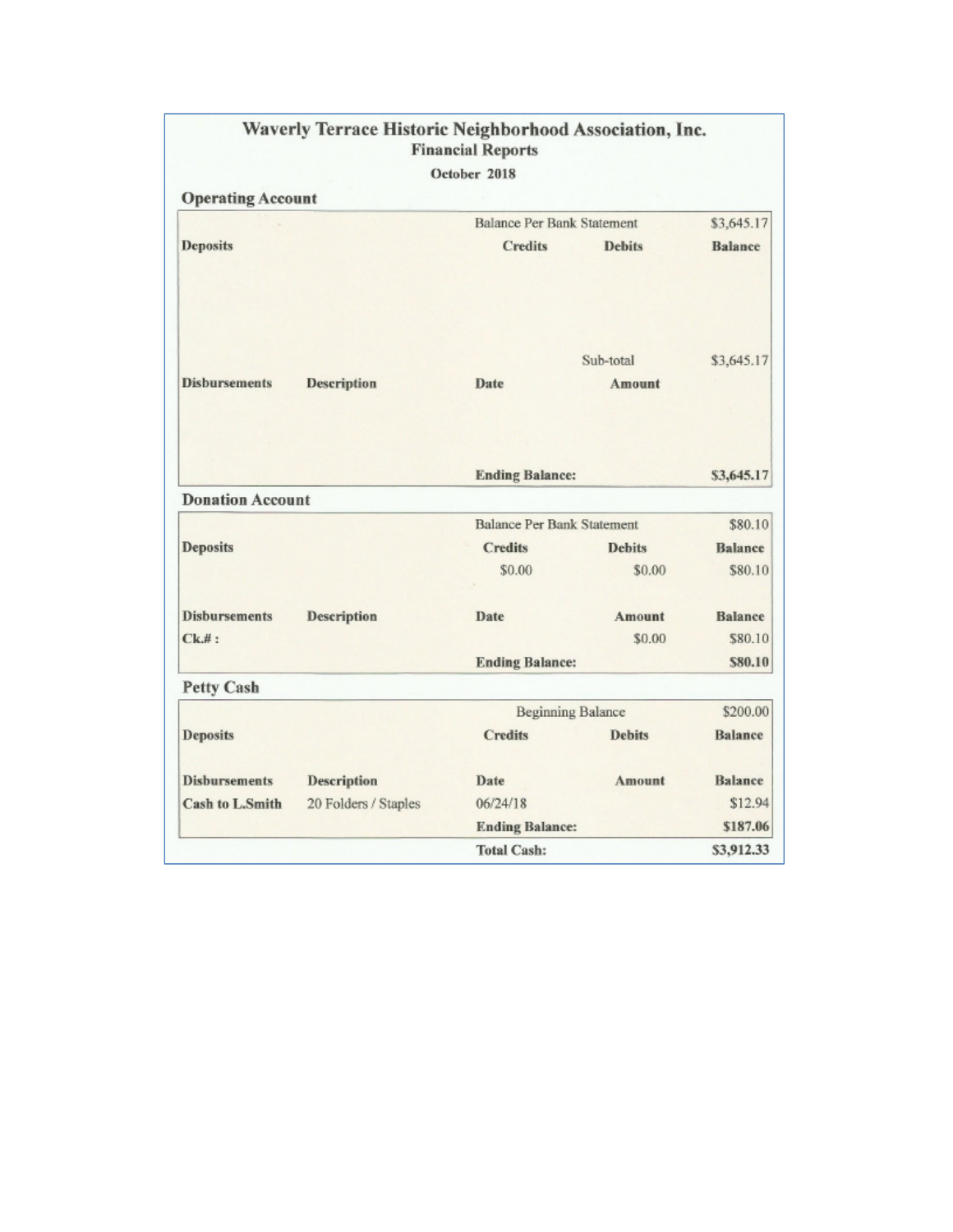# **Waverly Terrace Community Christmas Celebration**

| <b>Event Date:</b>          | Friday, Dec. 14, 2018                                                                                                                                                                                                                                                                                                                          |
|-----------------------------|------------------------------------------------------------------------------------------------------------------------------------------------------------------------------------------------------------------------------------------------------------------------------------------------------------------------------------------------|
| Location:                   | <b>Waverly Terrace Senior Apartments</b>                                                                                                                                                                                                                                                                                                       |
| Time:                       | 6:00 PM                                                                                                                                                                                                                                                                                                                                        |
| <b>Work Date:</b>           | Sat., Dec. g, 2018, 9/30                                                                                                                                                                                                                                                                                                                       |
| <b>Activities:</b>          |                                                                                                                                                                                                                                                                                                                                                |
| • Christmas Tree Lighting   | Tree at top of front steps                                                                                                                                                                                                                                                                                                                     |
| · Candle Lighting           | Candles in windows at front of school (apts.)                                                                                                                                                                                                                                                                                                  |
| • Music                     | Community Sing in front of school (apts.) on 29th St.<br>include members from church choirs and other performersas<br>well as residents<br>- Outside on front step and in front of school                                                                                                                                                      |
| · Santa Clause              | Santa will talk w/children and give out goody bags<br>- Inside in Community Room                                                                                                                                                                                                                                                               |
| · Dance Team                | Early College Academy Dance to perform<br>- Outside on front step and in front of school                                                                                                                                                                                                                                                       |
| · Special Reading           | Reading of the Night Before Christmas<br>- Inside in Community Room - Just before Santa arrives                                                                                                                                                                                                                                                |
| · Refreshments              | Beverages - Hot Chocolate, Coffee, and Hot Cider<br>- Outside in front of school (need to verify electrical outlet)                                                                                                                                                                                                                            |
|                             | - Cookies and Small Cake Treats (i.e. brownies/cake squares                                                                                                                                                                                                                                                                                    |
| · Tour of School/Apartments | Tour Apartments and view Christmas Door Decorations of<br>residents                                                                                                                                                                                                                                                                            |
| <b>Assistance Needed:</b>   |                                                                                                                                                                                                                                                                                                                                                |
| · Decorating                | - Outside of building<br>- Christmas Tree                                                                                                                                                                                                                                                                                                      |
| • Supplies                  |                                                                                                                                                                                                                                                                                                                                                |
| · Decorations               | - Christmas Tree - at least 12-foot<br>- Christmas Lights for tree and walkways<br>- Red and White plastic streamers to wrap front pillars<br>- Two large Toy Soldiers for go next to pillars at front of<br>school<br>- Candles<br>- Battery operated for windows<br>- Fire lit candles to hold - like ones used in Christmas<br>Eve services |
| ·Miscellaneous              | - Small gift bags for treats for children<br>- Ideas for children's treats<br>- Flyers to distribute to community (1/2-page size)                                                                                                                                                                                                              |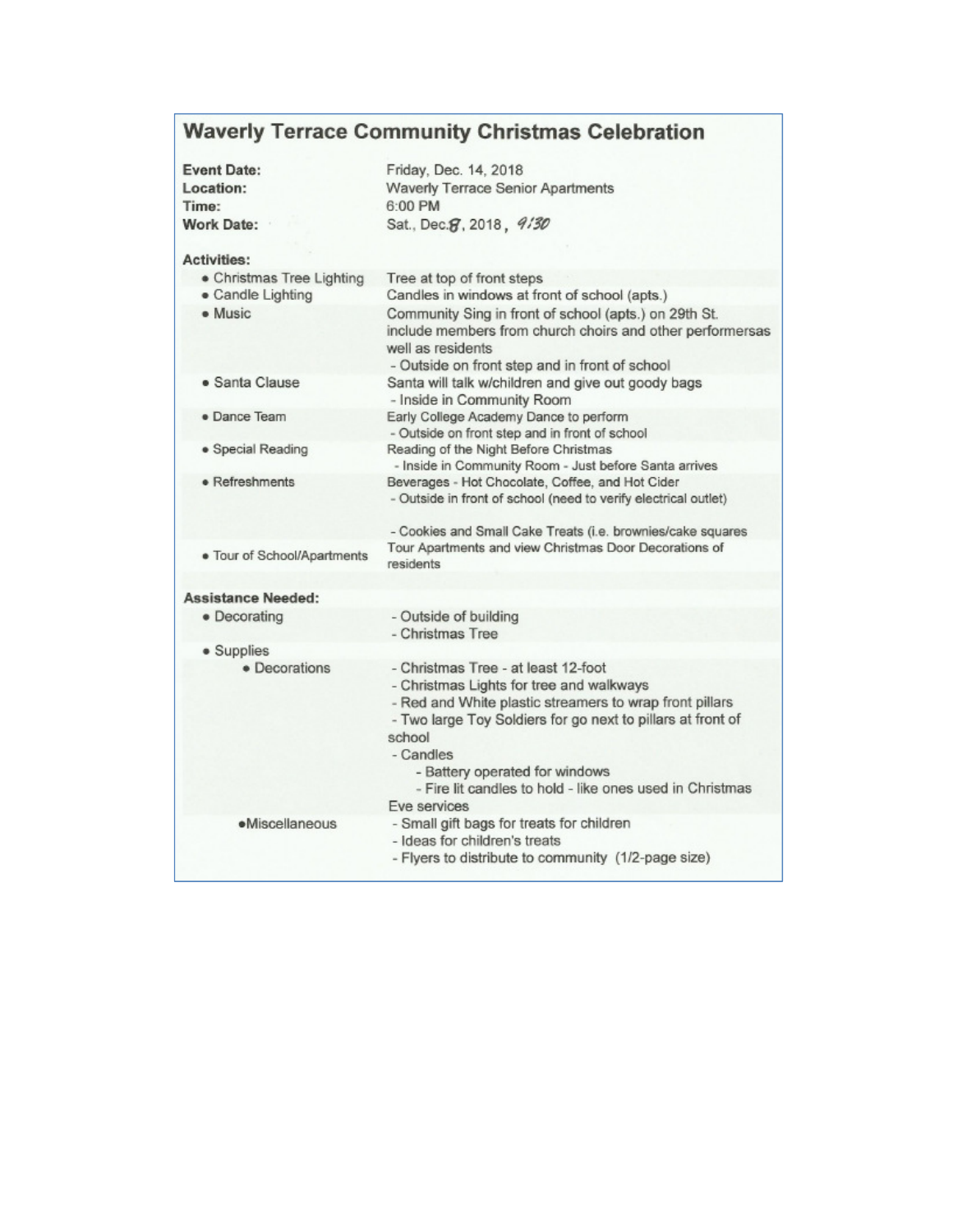---------------------------------- Last Meeting Minutes --------------------------------------



WAVERLY TERRACE HISTORIC NEIGHBORHOOD ASSOCIATION WE SHIPE OUR BUILDING: THEREFITER, OUR BUILDING SHIPE US WWW.WfIVERLYTERRfICE.ORG

For October 2018, we had two meetings that involved WTHNA members, neighbors and community representatives. There was a visit from the Columbus Neighborhood Watch Coordinator and a meeting with Columbus City Officials to discuss WT concerns for safety, growth and rehabilitation of Waverly Terrace Historic District.

# Thursday, 9/27/2018

Corporal Florence, Neighborhood Watch Coordinator of the Columbus Police Department presented information here about Neighborhood Watch.

· Always dial 911 for emergencies and anything unlawful you see

 $\cdot$  "Concerned Citizens Complaint Form" here can be used to report suspicious activity to the Columbus Police Department. We can use this form to record important information about the event before reporting it to the police. Copies were made available and will be added to our website so it can be downloaded and emailed to the police

· "House Watch" or "Area Watch" can be requested for police to patrol your home or neighborhood for a two week period. You can request the House Watch at 706-653-3209. Use this service when you are out of town or see ongoing suspicious activity

· Home security suggestions

· Post a "Beware of Dog" signs. Thieves don't like dogs and will go to an easier target.

· Keep a pet water bowl in plain sight, even if don't have a pet. Thieves don't like dogs and will go to an easier target.

· Lock all doors and windows, including interior garage doors

Crime Stoppers Information Here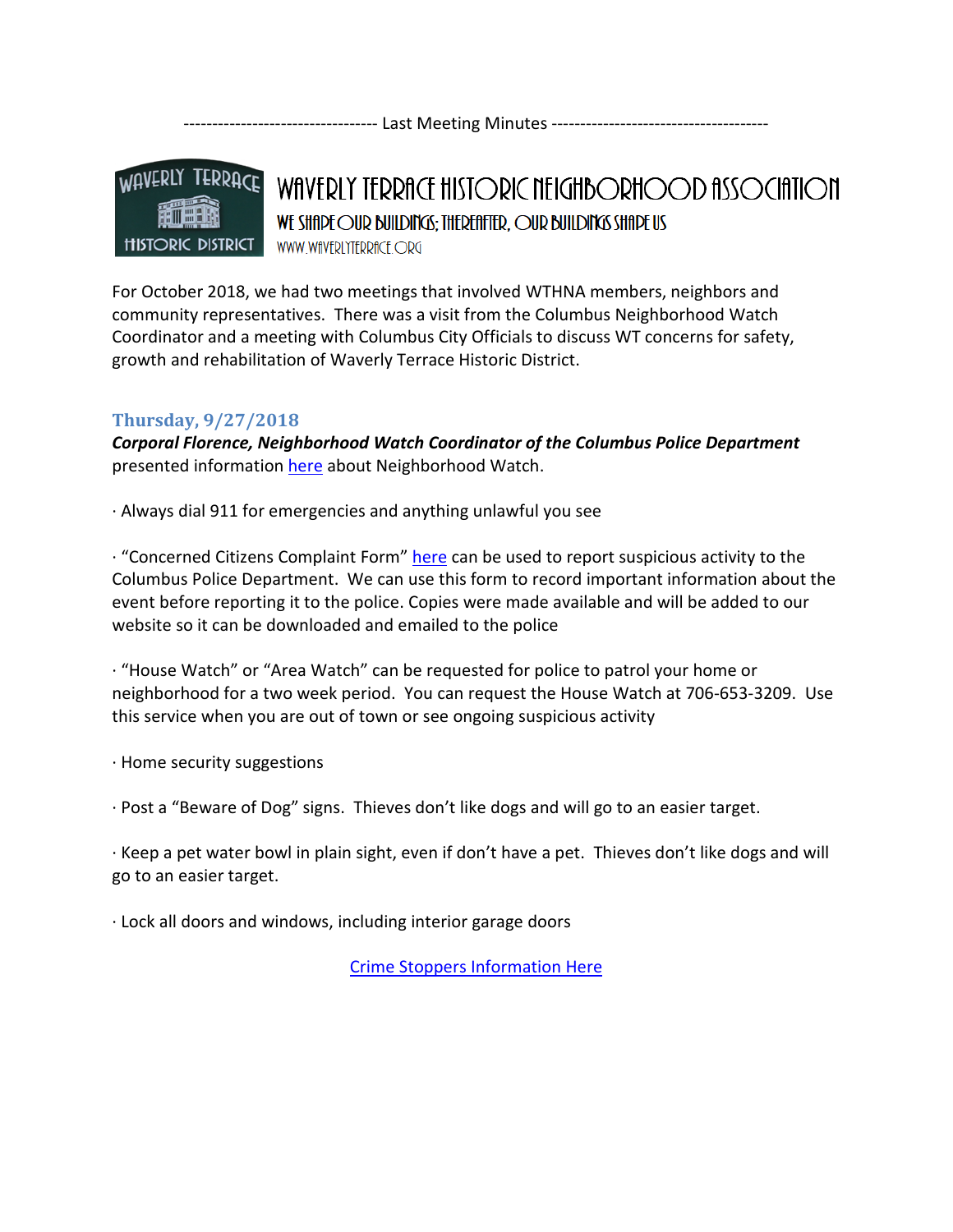## Tuesday, 10/9/2018

Columbus Officials and Department Representatives took a bus tour of the neighborhood, and then met at the Waverly Terrace Senior Apartments to listen to concerns about Waverly Terrace. We saw beautiful homes that showed the potential of Waverly Terrace and also some of the dilapidated, abandoned homes that are an eye-sore to the community. City officials took notes during the tour after seeing, first hand, issues that we are concerned about. After the tour, reconvened and met with them to discuss specific concerns we have. See agenda, below. There will be a follow-up meeting with this group to discuss future plans to resolve issues we discussed.

## Thanks to the representatives who attended!

Mimi Woodson, City Councilor John House & Mrs. House, City Councilor Walker Garrett, City Councilor Lisa Goodwin, Deputy City Manager Pam Hodge, Deputy City Manager Donna Newman, Engineering Director John Hudgison, Inspections & Codes Director Holli Browder, Parks and Recreation Director Drale Short, Public Works, Assistant Director Teasha Johnson, 311/Citizens Services Center Manager Altamese Wilson, Administrative Asst. to DCM Lisa Goodwin Gloria Weston-Smart, Keep Columbus Beautiful Director Carolina Rodriguez, Community Reinvestment Kristi Ludy, Environmental Health, Health Department